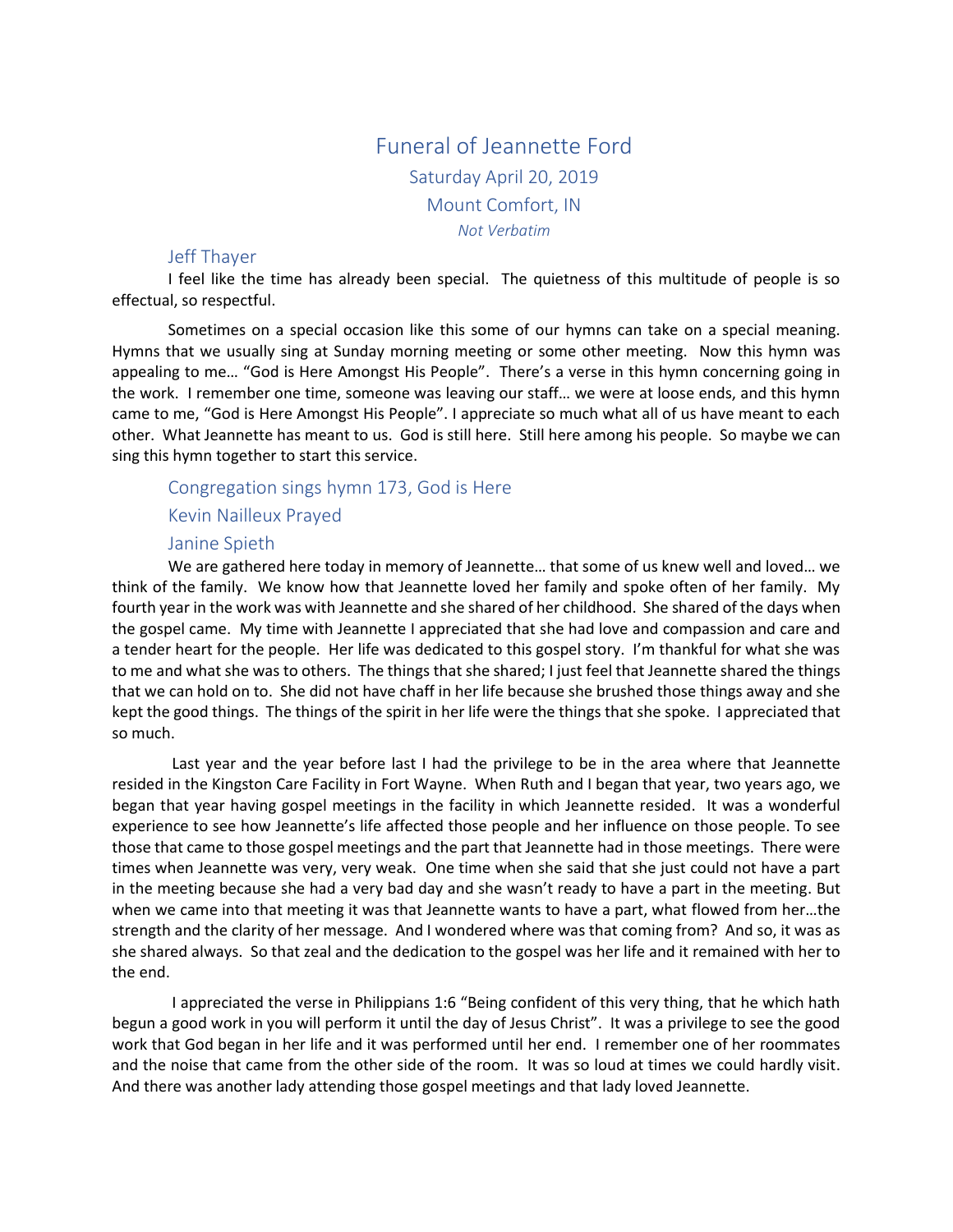And I mentioned to Jeannette could it be that you could have a change of roommates? But Jeannette said, "oh, no, I could never do that, I could never ask, I wouldn't ask." And that meant so much to me to see her contentment. According to her situation she was content.

Then the last time we saw her she had lost her strength and she was in her wheelchair. Beside her was another resident. And Jeannette had her hand on the resident and her other hand reached out to the wheel of the lady beside her. And she was trying to wheel herself and she was giving her strength to wheel the other woman also. But she had no strength, but she was giving everything that she had. I am thankful for the privilege and honor to be with Jeannette.

### Geri Weiner

I appreciate all that Janine has told us. We are just here because we loved Jeannette. This is a wonderful tribute to Jeannette. To see all of you sitting here. If she was here, she would be weeping touched to see all of you here and see your love and respect. We all want to thank Gerald and Gay and Kevin and June for their faithful, loving care all these years that Jeannette needed help. Very much appreciated by all of us.

I also had my fourth year with Jeannette. It's very interesting that we both had our fourth year with her. So, it was my first year in Indiana. The first walk we had I thought I can't keep up with this woman. Janine and I were talking, and we were saying we were running to keep up with her because she was not wasting a moment. One more cute thing, if we did not have time for a walk that day, we were to say that today we are busier than Murray Keene. Because Murray always said that he had time for a walk.

One thing she said to me from the beginning very often is that I had the best mother in the world. I believed her. She talked a lot about Kathy and Jessie and what they meant to her and how much she loved them. She talked about her first days and we appreciate that. I have never been close to Cherry Plains, but I feel that I have almost been there, hearing so much about it.

 I feel that Jeannette gave me some special gifts. Maybe the most special was her love for souls and her love for this work. I must confess that I didn't go into this work with that feeling. But her zeal was so infectious that it began to kindle a fire within me, and I began to see what this was all about. How we heard that in giving it will bring us more joy than anything else.

Another gift was that she loved everyone, all the friends. She wasn't partial. And we didn't just go to places that were easier, but we went everywhere. And we tried to encourage everyone. And that is still special to me.

Another gift was her gratitude for the gospel. She was a happy person; I think we would all agree. I thought of two verses that maybe she could tell us if she were here. How to be happy and how come she was happy. One of those verses is in Isaiah 54:2. "Enlarge the place of thy tent, and let them stretch forth the curtains of thine habitations: spare not, lengthen thy cords, and strengthen thy stakes; For thou shalt break forth on the right hand and on the left;" Then in Luke 6:38 "Give, and it shall be given unto you; good measure, pressed down, and shaken together, and running over, shall men give into your bosom. For with the same measure that ye mete withal it shall be measured to you again." That's the wonderful picture of Jeannette's life and her heart. You know in the world most people think that happiness comes by getting what they want. Yet when they get more, it is never enough. We should remember that the secret of happiness in life is to give. And she gave. And she laid down her life. She poured out her life in God's will and she knew the secret of joy. I can't imagine the joy and peace that she experiences now. And it will only get better and greater.

 So, I will also tell you about the last visit I had with her about three weeks ago. She was already confused and like we were hearing she was weak, and she could not really do anything with her hands.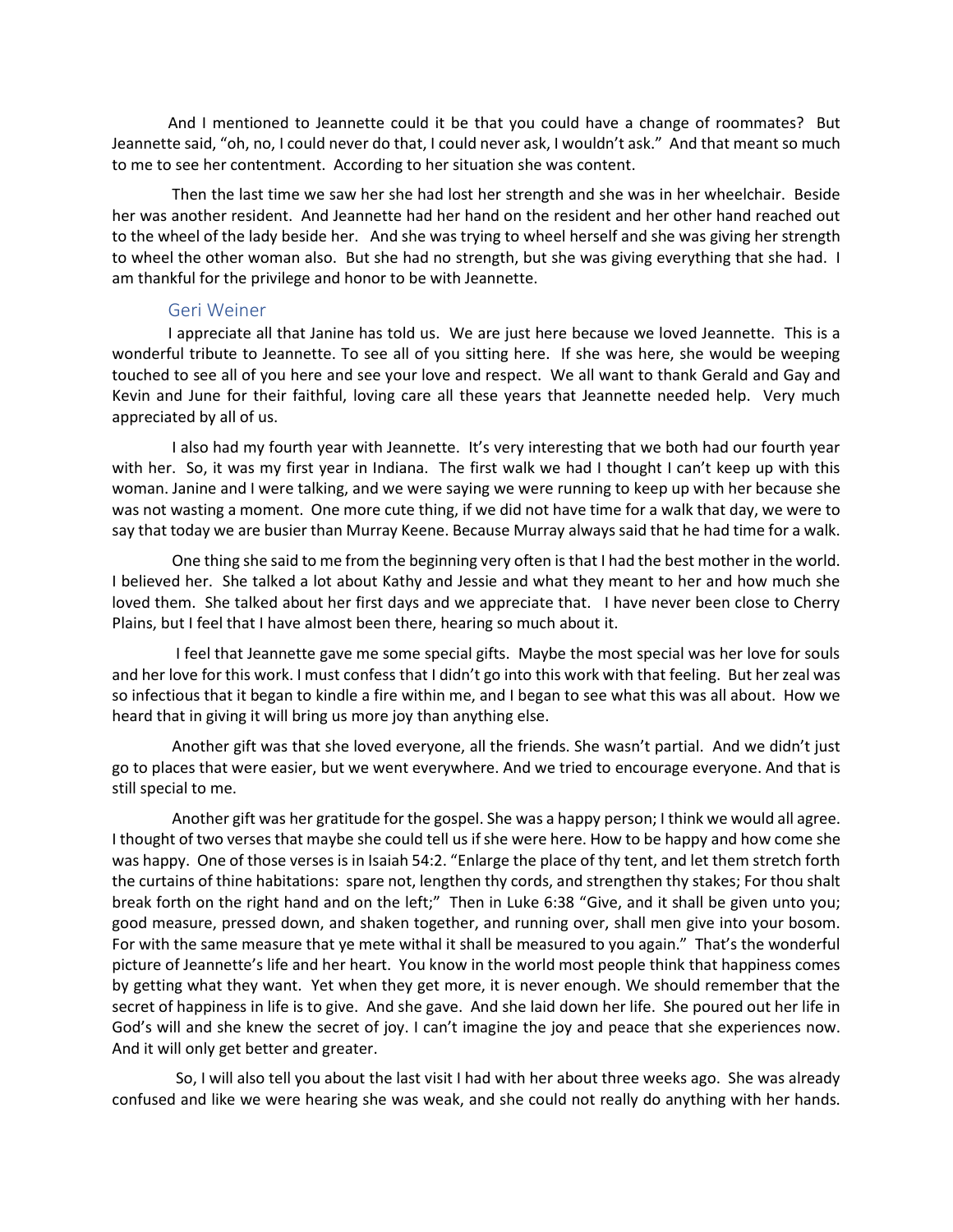But when the time came for music therapy, she had to be there because that was her job. She had to be in there. We went with her, but she couldn't really do what they were asking but she was happy. And they did this activity where the music would stop and one of them would give a compliment to another person. Most of the people would give a compliment like that is a nice color that you are wearing or that your hair looks nice. But when it came to Jeannette's turn the lady said, "I want to thank you for the life you lived before us. You are such a wonderful example of God's love. And I just want to thank you for that." It was so beautiful, but I don't think that Jeannette took it in. But we did. Such a beautiful testimony of Jeannette. She gave and gave until the end which is a not like our Savior because He is still giving. I'm just thankful for her lifelong friendship and I'm glad that she is safe at home now.

### Kenion Coleman

I can say Amen to that. My thoughts went to the Romans 16 because Paul mentions some women in that chapter that labored. Phebe, Mary, Tryphena and Tryphosa, Persis. The names made me think that they were very different women. Years ago, when I was in Indiana, there was Jeannette Ford, Margaret Knaggs and Loyce Hopkins and some others, and they were very different women. But this is what they had in common: they labored with their all. There was no competition. They were friends. They pulled together. Their care for the Kingdom did add a lot to the Lord's people being established and settled and at peace. Very different women. I think we could say as far as serving God you don't have to be like somebody else. You just have to be heard. The Lord will know those that are laborers, workers, saints and the Lord's people. They are all mentioned here. It seems like Phebe was entrusted with this letter to the Romans. These people that had no thought of making a name for themselves but working hard for others. We're glad for the charity, the love of God, that can be in us, to love others. But the love is, we want to be right, we want to think right, we want to do right… to be right with God. That really was my chief thought… it cannot be put into words, but what Jeannette and those others meant to individuals and to those meetings and homes.

Maybe I'll also mention those women who stood afar off when Jesus was crucified. Remember that he was teaching to take up your cross and follow me. Perhaps in a special way, anyone who would have a calling like Jeannette, knows about the cross. It's not easy for a family to understand that, even families in the fellowship. When someone goes into this work… it's being called. It means dying for them, and others see it. So, we know, for someone like Jeannette, there's a special price that we can understand a little bit. We have a hymn that says, wherever you see the ripened fields of grain, be sure some corn of wheat has fallen into the ground and died. That would be part of Jeannette's life. Not just the fact that her life is finished now, but she was at peace with that. I like that verse, give a portion to seven, yea to eight… we can think of Jeannette like that, hoping for all people even among contacts and strangers… hope for people. That was the nature of her labor. We're glad the way the nature of this kingdom of heaven. We think of those who watched Jesus die, feeling so helpless… but they were very dear to the Lord. All the Lords people are very dear to him. Both those who are homeless for the gospels sake and those who remember them, pray for them, hope for their labors, and what joy it is when they see fruit of their labors. This is the way it is in the scriptures. Servants, his people, one people, one heart, one faith, one doctrine… very sincere and hope in the labor. That's Jeannette.

## Workers sang 404 – There is no gain

## Jeff Thayer

 I thought of a few verses too, regarding the work… hard not to think of the ministry when we think of Jeannette leaving us. She's really not been able for a number of years. But she never left our ranks. She was always interested in our work, encouraging us in our work, disciplining us about our work. I just want to read some verses to you and see if this is what Jeannette would say.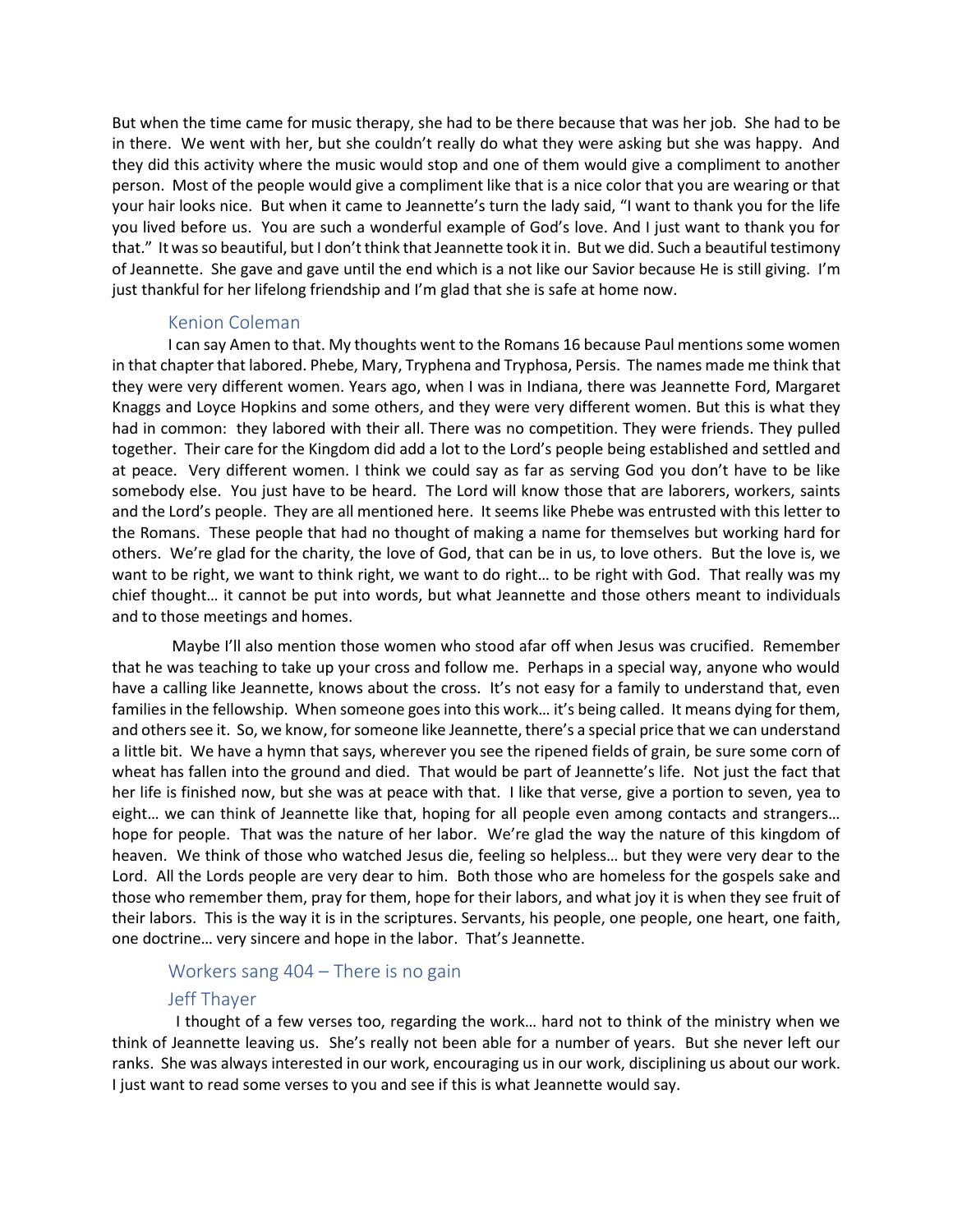1Co 9:16 For though I preach the gospel, I have nothing to glory of: for necessity is laid upon me; yea, woe is unto me, if I preach not the gospel!

1Co 9:17 For if I do this thing willingly, I have a reward: but if against my will, a dispensation *of the gospel* is committed unto me.

1Co 9:18 What is my reward then? *Verily* that, when I preach the gospel, I may make the gospel of Christ without charge, that I abuse not my power in the gospel.

I feel like that is very much the testimony of Jeannette. It was Paul's testimony of course. For though I preach the gospel, I have nothing to glory of. Jeannette never felt that she had conquered this thing of preaching, being a worker. There's so much more to being a worker than preaching.

I remember talking to her about a visit we had had in a home… a very nice visit. She said, "Oh, I wish I could inspire visits like that all the time". I said Jeannette, you inspired that one. She never felt like she got very far. But she felt like Paul… woe is unto me, if I preach not the gospel. Not all workers are able to continue in the work, but even those who weren't able to continue would agree with his testimony that when we were called, it wasn't a career choice, and it wasn't a choice about how to make a living, it wasn't something we volunteered for. That's what he's saying… if I do this think willingly, I have a reward. Volunteers would think that they'd like to be a preacher and preach the gospel to people. I do this thing willingly. But the workers are not volunteers. This is a commitment. It isn't just making a living. I can honestly say that I've hardly even thought in my years of being in the work about making a living. Sometimes I think about those verses where Jesus said… take no thought for the morrow. Who can really do that? You folks have all your responsibilities, your families, your homes, providing for us. You have to take thought for the morrow. But really, I have lived like that, and Jeannette lived like that. Taking no thought for the morrow. As far as her provision and care was concerned, we have all of you to thank for that of course. God provides for that, doesn't He? She didn't volunteer, she was committed… woe is unto me if I preach not the gospel.

 I remember when she was diagnosed with MS. I think she was about 50 years old at the time. Barry and I were together with her and she was telling us about this diagnosis and that the doctor felt she could have about 10 more good years. Barry's reply was… well I hope somebody could guarantee me 10 more good years! But she had 20 more years in the work. Her health was good and then she wanted 50 years in the work. She kept on a little longer than she should have. I think of some of you sisters who are here, some of her last companions who helped her keep going so she could reach that goal. I think there's 10 of Jeannette's co-workers here today.

I thought of 2 of those verses that Kenion mentioned… Romans 16 about Phebe. I think of Jeannette in eternity and how much Phebe and her would have in common, if they could be together and know each other… know what they have in common, some 2000 years apart. I'll read that verse:

Rom 16:1 I commend unto you Phebe our sister, which is a servant of the church which is at Cenchrea:

Rom 16:2 That ye receive her in the Lord, as becometh saints, and that ye assist her in whatsoever business she hath need of you: for she hath been a succourer (or helper) of many, and of myself also.

That's something that could have been written about Jeannette. We put out these workers lists that we get excited about seeing who will be with who. But that workers list basically says that… We recommend unto you… you can receive them into your homes, you can trust them with your family, with your home, with your car, you can trust them to teach what is right. I commend unto you… a wonderful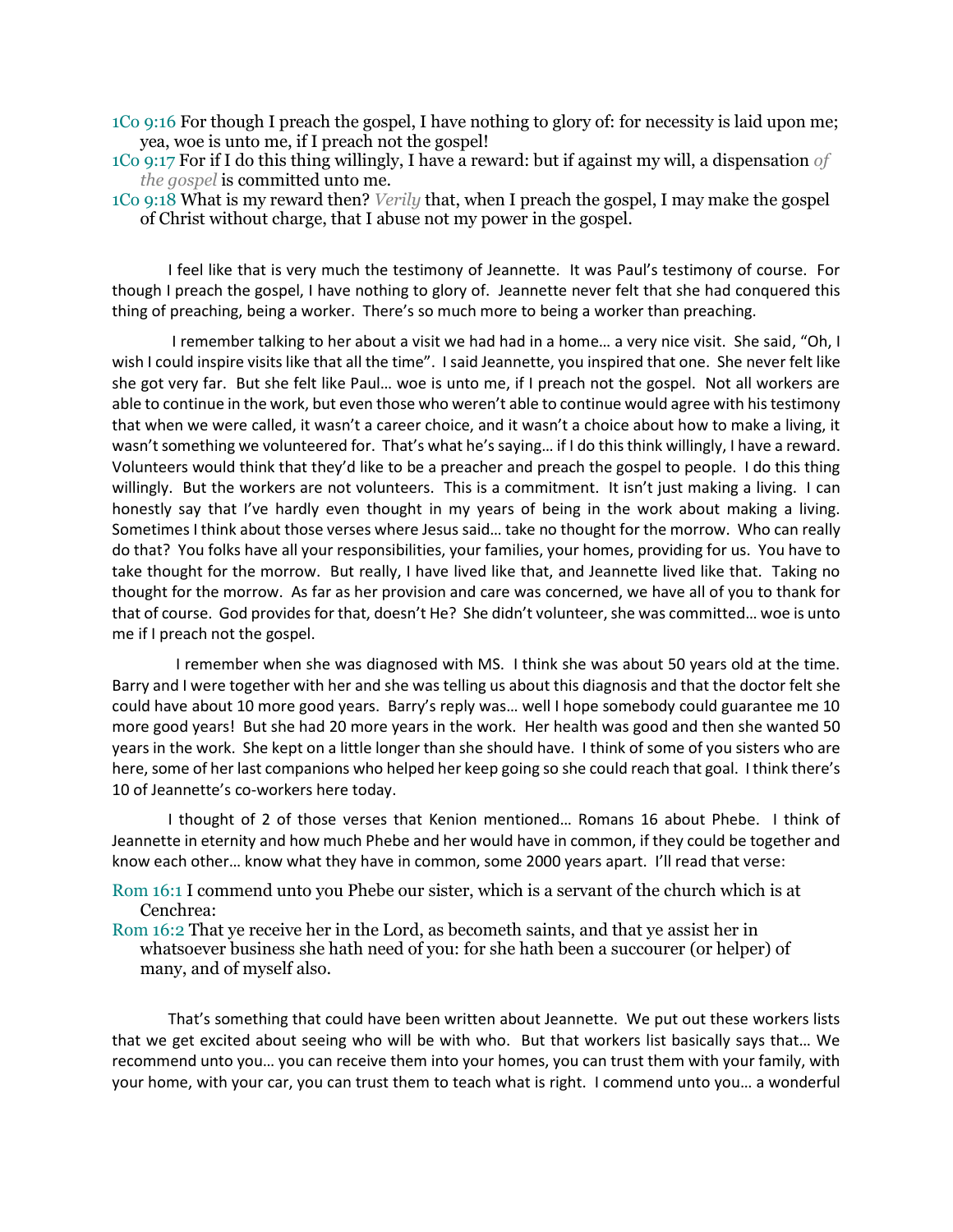testimony of Phebe that I think we could write about Jeannette. She has been a succourer of many, and of myself also… wonderful helper.

I've known Jeannette for as long as I can remember. She was in our state shortly after I was born. She was in the field where I lived when I was just a lad. I remember one time she was going to hypnotize me. It was just one of the things she did. I woke up one morning and she said I'm going to hypnotize you too. But then she looked across at me and said, "No, I'm not going to do it". I said, "Why not". She said, "your hair is too long." I really don't think that my hair was too long. But I remember taking that very seriously and I went to my Dad and told him I need to go to a barber.

 Another time I remember that Jeannette came to our house to help us hang some wallpaper. We had moved to an old farmhouse that needed a lot of work. The workers were so good to us. My folks were young. I didn't go to school that day. I didn't feel very well that day until the bus went by and then I felt better. Jeannette and I worked together scrapping wallpaper. She accused me all day long of having workeritis. Years later she came here to Indiana and she heard back from Pennsylvania that I was going into the work. She wrote me a letter and after she sealed the letter, she put a little p.s. on the back of the envelope… "p.s. we hear that w-itis is terminal. We hope so. You're doomed." She always encouraged us. She used to say to us, you know you can do things that I can't, so I have to keep you going. In the years of her sickness she knew what she couldn't do but there wasn't any doom or gloom about her, or any kind of hardness, she always tried to encourage the rest of us to do what she couldn't do.

 One more verse that might be worth mentioning that could be Jeannette's testimony is in Romans 1; "Paul, a servant of Jesus Christ, called to be an apostle separated unto the gospel of God." Separated unto the gospel of God. I remember a time when we were in preparations in Pennsylvania and some of us were working late into the night. Our older brother, Taylor Wood, was there and he came out. He came over to us boys and quoted this verse, "you know this thing about being separated unto the gospel of God that is what's wrong with a lot of ministries today. They are not separated to the thing because they have a lot of other agendas, personal goals, purposes in their living. He said, we need to be separated unto the gospel."

 I think of Jeannette, like we have been hearing that she loved her family, she loved New York, she told us often about Cherry Plain and the mission and all that went on there. A lot that could have drawn her back there. But she was separated unto the gospel, separated. And she didn't have any other agendas. When she woke up in the morning, it wasn't about what she could do for her own personal gratification or something for her family even though she loved them. She was here and you were her concern, you were who she wanted to labor for.

 Jeannette was just a wonderful example to all of us in this ministry, and I appreciate that she was always so personable with us all the time. She wanted to encourage us all in this ministry. I'm going to miss that; I'm going to miss her prayers and I'm going to miss so much that we had so much because of her that will help us in the future days. We are thankful to the God of Heaven and for work He can do in the lives of people that mean so much to us. We are here temporarily, and we live eternally. These relationships we have are costly, but they are valuable. This fellowship that we have is so valuable and we want to treat it as we should with all due respect here. Sometimes people wonder how the calling into the work would work. Like Paul, Woe is unto me if I preach not the gospel. You know how things like that come clear because it is not by some apparition, we know it is not by some very miraculous happening, but it is having the fear of the Lord. It's fearing lest we disappoint God and that's is what we need to have: the fear of God is the beginning of wisdom, it is the beginning of counsel, it is the beginning of direction. I don't want to disappoint God. And Jeannette lived with that fear. May that fear increase in us so that the great respect we have for God would help us that we don't disappoint Him.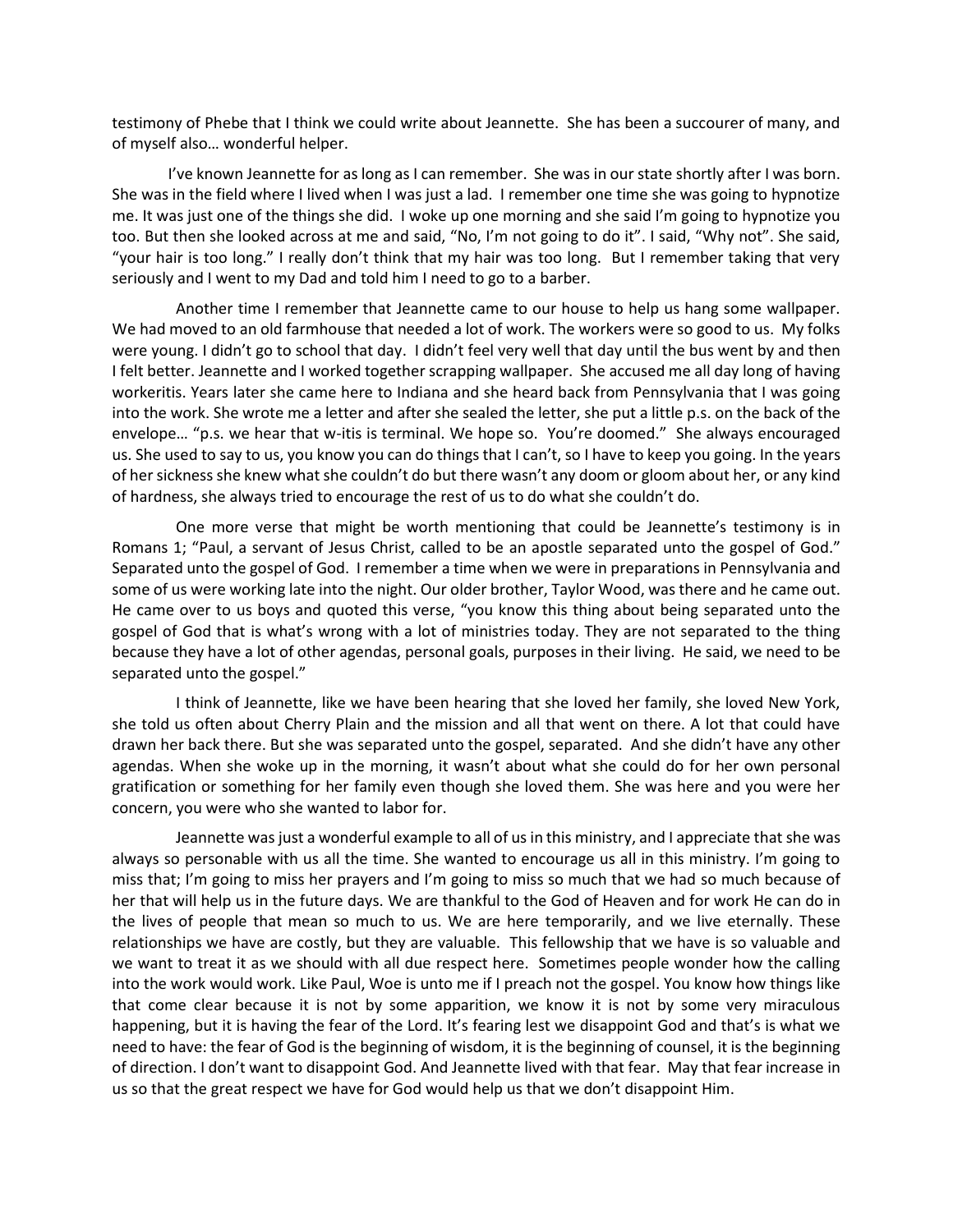#### Irving Ross

I am glad for what we heard about Jeannette here from her co-workers for I have a lot better chance of knowing Jeannette of her days since she went into the work. But I did have the privilege of being in gospel meetings when she first came. One of the sister workers wrote to us that there had been quite a number of years that she hadn't seen anyone profess in her and her companions' meetings. But sometime prior to when Jeannette came to meeting, the minister they knew came. The sister workers were in some other town some 60 or 70 miles west of Petersburg, Cherry Plain. This minister was kind and seemed to take a little interest in their work. They moved on after a while away not knowing where this Mr. Norton was. Though he made the contact for them. They came to know that he was in Petersburg. So, I can remember going to the gospel meetings there in the Methodist church in Petersburg about 6 miles north of the cross roads called Cherry Plain. That's when we first got to know about her family. As the gospel meetings evolved Jeannette and her mom came but because of a serious sickness, tuberculosis her dad wasn't there much. He had to be in the home almost all the time. We got to know her sister Cathy… not so much Jessie at the time, but later got to know her too and they are with us today… we think of them losing their very precious sister. Mom died a few years ago now, so little by little death takes its toll for all of us. So, we're glad God planned this to help us have a thought about what's after death… how to get ready for that appointment. That's what the gospel meant to them as they listened. We're glad for that. We're glad that our parents were diligent about getting us to gospel meetings. It encourages us today to see people putting out a real effort to get to the meetings and giving ear to the gospel.

Jeannette used to tell a story on me. I'm not sure how much color she put in it. I graduated in 1951 from high school and she graduated in 1955. So, I was 4 years older. They came to our house; grandmother cooked a meal. We had fellowship with them… this was after they professed. In her junior year she had gotten a class ring. During the meal her ring hit a glass and let out a loud ring. She claimed that when she looked up, us 3 boys there and our sister, we were all kind of stoic but she claimed I had a smile… because her brother had sworn us to secrecy saying don't attack her ring… she was very touchy about it. So, we're glad for those early days when she separated herself from her former life and the Lord waited to separate her unto the gospel.

I'll just read a couple of verses … Paul speaking about his own experience

Php 3:9 And be found in him, not having mine own righteousness, which is of the law, but that which is through the faith of Christ, the righteousness which is of God by faith:

Paul had achieved the righteousness of the law, prospering about his own people, having been more diligent than them, trying to apply the law to his life… the teachings of that law. Of course, they were the production of self-works. There is a righteousness that is for appearance. Jesus said of some, they appeared to men to be beautiful. They had the admiration of men. Fortunately, Paul was honest. He felt condemned by the part he wasn't able to do. Now he was thankful that he had attained the righteousness that is by faith. We can get to know the power of God in this life and surrender to his will. We can see that in Jeannette's life and her mom's life, coming to a point where we see that we've been wrong, there's a repentance, gone through that process. Also coming to the point where we believe the blood of Christ can take care of our sin and the grace of God can help you have victory over sin. So, they went through that process and I was glad to know them before I went into the work, and see that process reflect the evidence of their belief. It's the conquering by his grace that begins to imprint on us the likeness of Christ. That's how he became just like the father while he was here. And so little by little we're glad that the word of the gospel is polishing that likeness. God planned before the world began that he would conform us to the image of his son.

Maybe I'll also mention: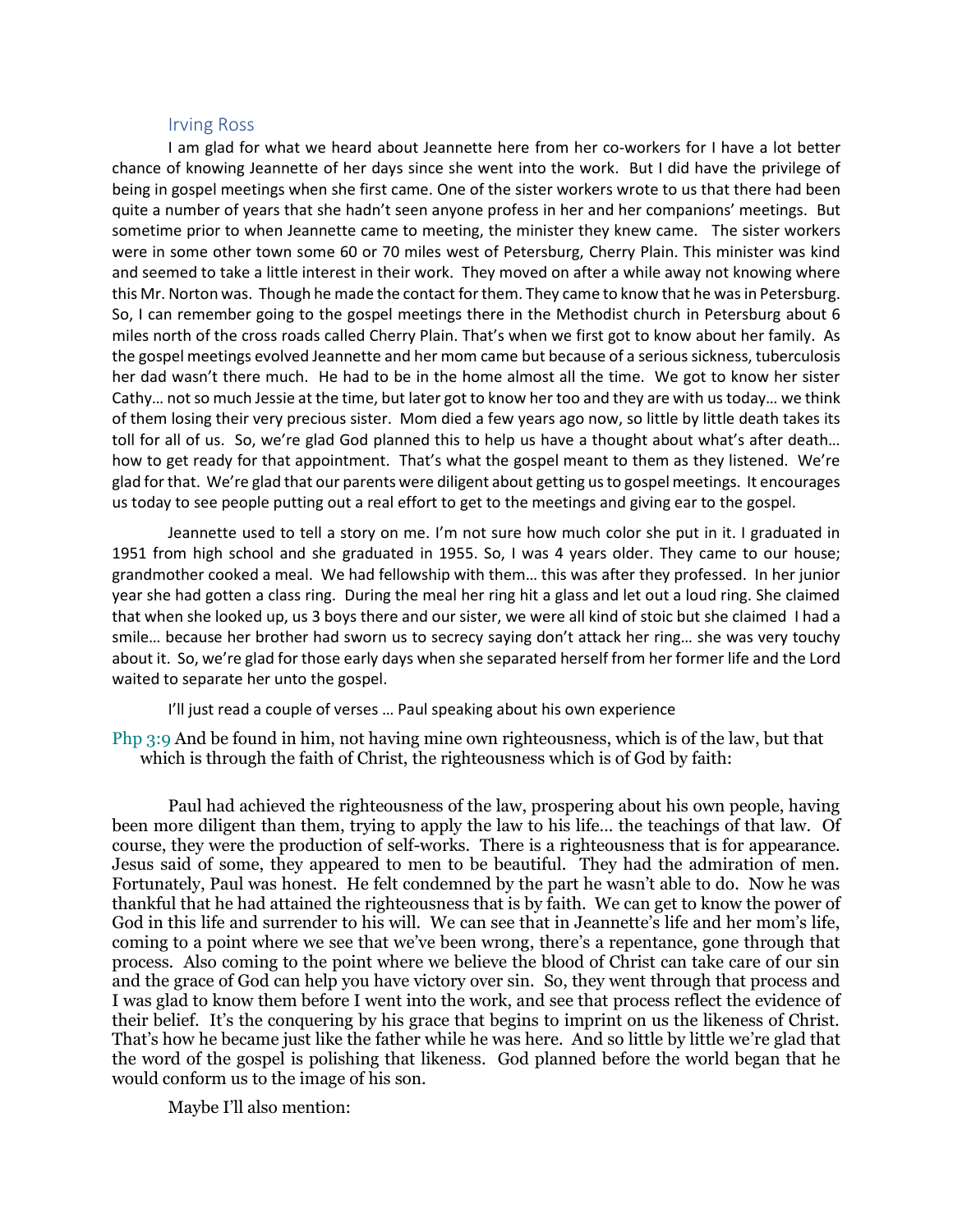- Php 3:17 Brethren, be followers together of me, and mark them which walk so as ye have us for an ensample.
- Php 3:20 For our conversation is in heaven; from whence also we look for the Saviour, the Lord Jesus Christ:

Php 3:21 Who shall change our vile body…

We saw Jeannette with that vile body of humiliation for a number of years, a body suffering with disease, illnesses, weakness… a broken, weak body.

- Php 3:21 Who shall change our vile body, that it may be fashioned like unto his glorious body, according to the working whereby he is able even to subdue all things unto himself.
- Php 4:1 Therefore, my brethren dearly beloved and longed for, my joy and crown, so stand fast in the Lord, *my* dearly beloved.
- Php 4:2 I beseech Euodias, and beseech Syntyche, that they be of the same mind in the Lord.
- Php 4:3 And I intreat thee also, true yokefellow, help those women which laboured with me in the gospel, with Clement also, and *with* other my fellow labourers, whose names *are* in the book of life.

We men in the work didn't have as much to contend with in some ways as our sisters in the work. One way was… there were groups out there that didn't think a woman had the right to preach the gospel. They used versus from 1 Corinth 14 and I Tim 2 that said that a woman was to keep silent… in their unregenerate mind. They didn't understand that there were prophetesses in the bible. When Paul was speaking about the gifts of the Spirit, one was the gift of prophesy, that was to speak forth the message that God has inspired to be spoken and the Spirit has quickened so that when people listen to it they don't just hear the voice of the messenger, but they hear the voice of the God who sent the messenger. When Jeannette and her mother listened and began submitting, they weren't submitting and committing to the messenger but to the one that sent the messenger with a God sent message. That's the privilege she had in the work; she would see that happen as she went in the work herself.

My second year in the work, we were having meetings, and in one meeting no outsider was there, and while I was speaking about 15 people came in from a church that was against women preachers. So, we were shifting gears in the middle of the stream to try and have a message for them rather than just a message for our friends.

Later we went to visit a man from that group, and I went with him out to see his nursery, shrubs etc. He asked some about our belief, so I told him some, and about our ministry, and I said that also women are in this ministry. I said that God had planned that there would be women that would bring the gospel to people, just as well as men. But the women would be in subjection to the men. A woman wouldn't try to take a leading part. They didn't have to be suppressed by a law to stay silent. They had it in their heart to want to be that way because God put it there with the new divine nature. I told him about a lady that had 50 years in this work, and I had 2 years. Yet in a meeting this lady wouldn't contest that she had seniority, she wouldn't think of that, she wouldn't struggle with that. She would just want it to be the way God planned it to be. There would be no struggle and no hard feelings. He said… if that is true, that is wonderful. Because their way of keeping women silent was by very strong commands.

I was thinking about Jeannette. Most would know that she was a straight shooter. A verse came to my mind today about Jeannette. 2 Corinth 1. Paul had to write some strong corrections to these people because they were missing the mark and there were problems that had to be addressed. He said he wrote that letter with many tears.